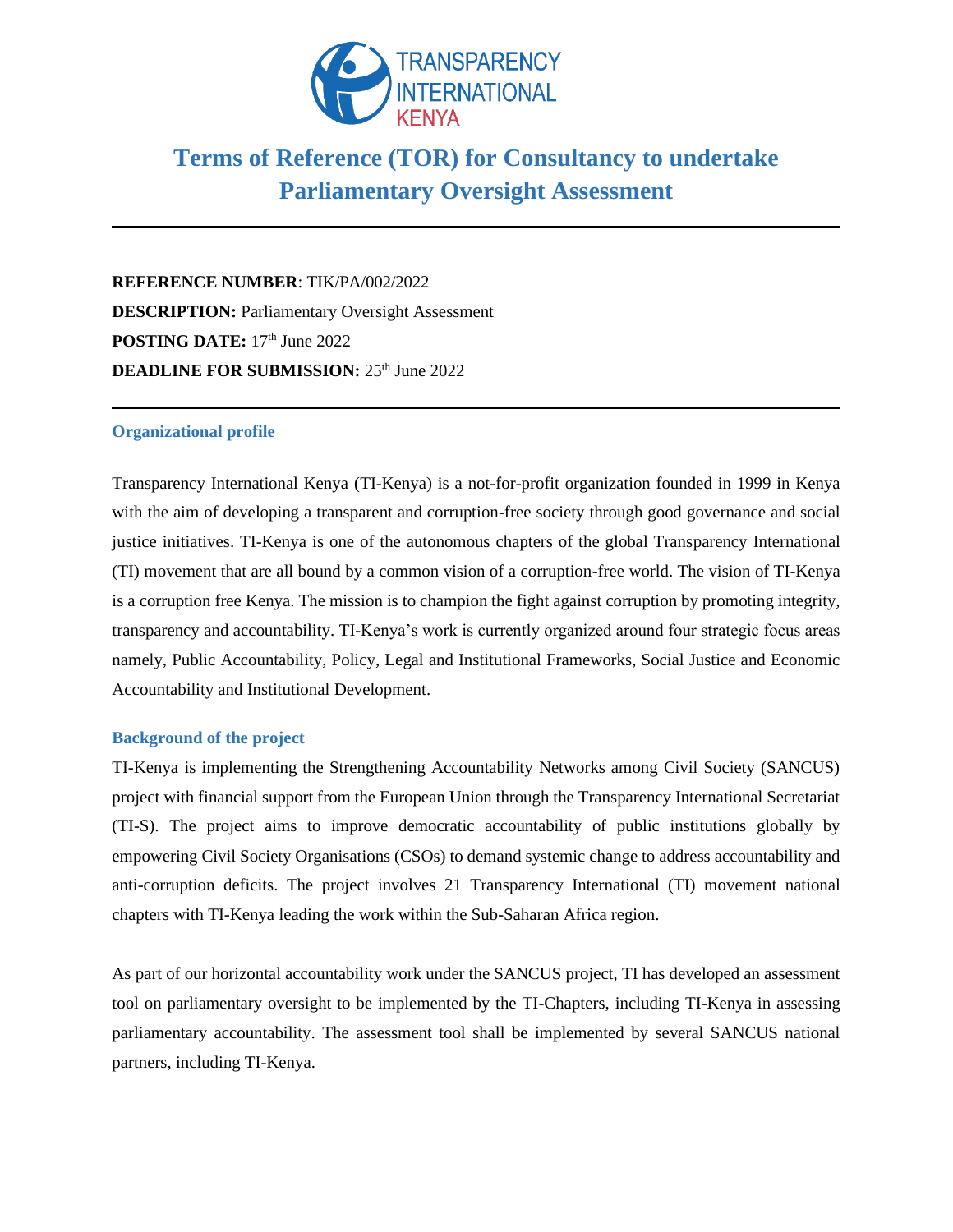# **Purpose and Scope of the Assignment**

The assessment, in form of a questionnaire, covers six pillars which are relevant to parliamentary oversight in any political system. These pillars are:

- I. Oversight as a priority for parliament.
- II. Oversight powers and tools for parliament, which looks at various mechanisms such as access to information, summons, oral and written questions, committees of enquiry, vote of no confidence, impeachment, and approval in appointment or dismissal of independent institutions' members.
- III. Oversight opportunities for opposition and independent MPs.
- IV. Financial oversight
- V. Post-legislative scrutiny
- VI. Relationship with other actors to conduct oversight

In drafting the questionnaire, we have identified three types of indicators for each pillar in line with the above objectives:

- Part A: Indicators pertaining to the legal framework (de jure) that provide authority to parliaments to perform oversight.
- Part B: Indicators concerning to practice (de facto) and impact of parliaments in performing oversight activities.

The assessment will involve:

- Desktop review and analysis on areas of assessment.
- Data collection, consolidation and analysis.
- Stakeholder engagements through Key Informant Interviews, Focused Group Discussions, and validation meetings.
- Reporting.

# **Specific Objectives of the Assignment**

- 1. To assess the levels of parliamentary oversight in terms of mandate, performance and impact.
- 2. To generate credible evidence that can be used to advocate for strengthening of parliamentary oversight in the gaps identified.
- 3. To assess the responsiveness from the executive to parliamentary oversight activities and actions.

# **Key Deliverables**

- 1. Inception report and workplan.
- 2. Outline of the assessment report and validation report from the stakeholder engagements.
- 3. A report detailing the assessment results.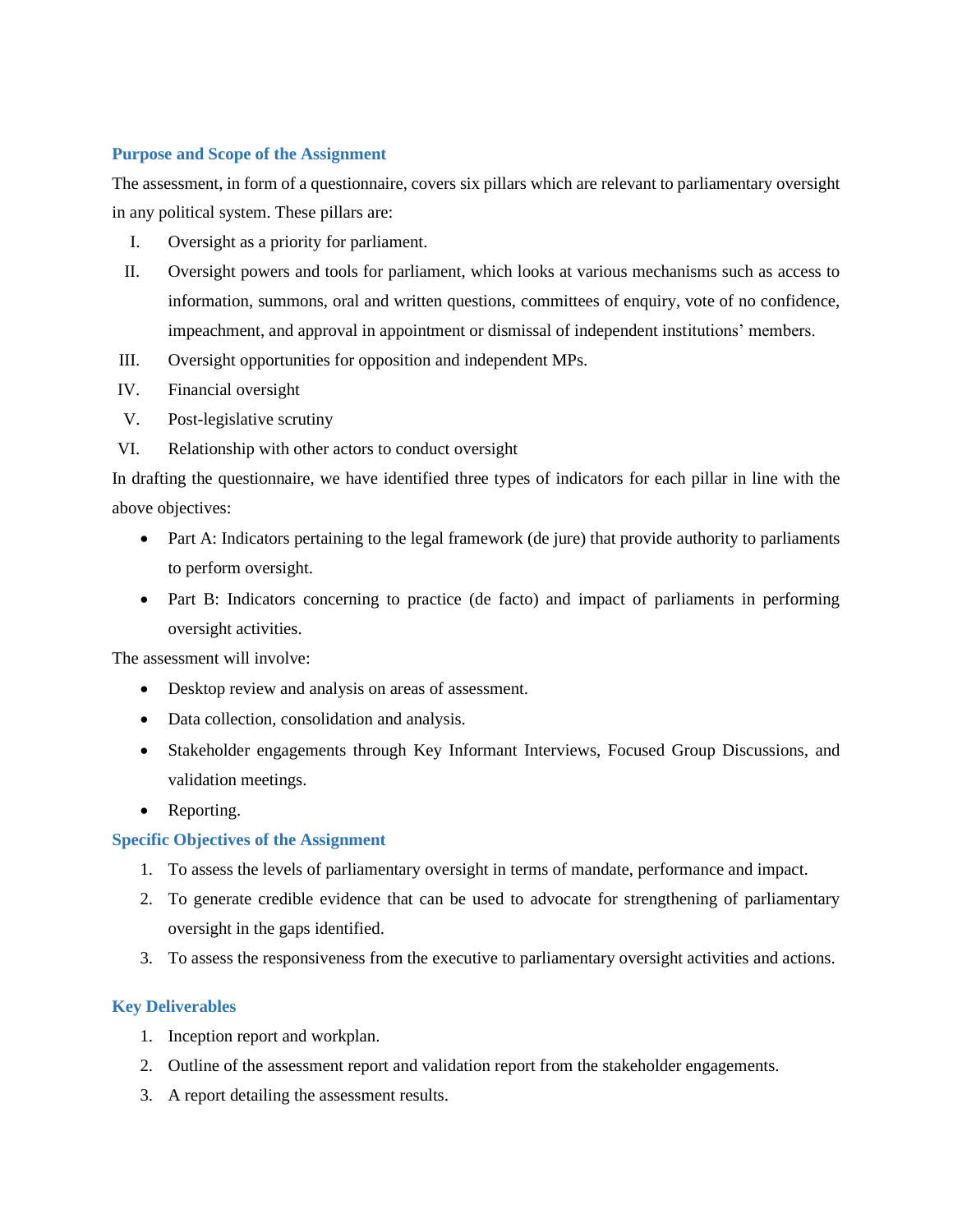**Confidentiality of information:** All documents and data collected will be treated as confidential and used solely to facilitate analysis. Interviewees will not be quoted in the reports without their consent.

**Content:** All the required documents and reports in their draft and final versions shall be submitted to TI-Kenya within agreed timelines and shall remain the explicit property of TI-Kenya.

## **Timelines**

The assignment is expected to take 45 working days.

## **Qualifications /Requirements**

- 1. Master's degree equivalent in Political Science, Public Administration, Law or a related field from a recognized University.
- 2. Demonstrable experience working with Parliament and Civil Society Organisations over the last five years on similar assignment
- 3. Demonstrable experience on conducting research and analysis on more less related task/work

## **Submission of Bids**

Qualified candidates are requested to submit the following:

- 1. A technical proposal detailing your understanding of the scope of work, research methodology and proposed workplan.
- 2. Comprehensive all-inclusive financial proposal detailing professional, direct and administrative costs with a clear outline on the application of the costs between the consultant and TI-Kenya.
- 3. CV indicating work experience relevant to the consultancy.
- 4. At least 2 reference letters from past clients.
- 5. At least two samples of your past work as indicated in the section above on qualifications **link or separate attachment**.

#### **NB- Items 1-4 should be submitted as a single document with not more than 12 pages.**

#### **Only shortlisted firm or candidate/s will be contacted.**

The deadline for submission of expressions of interest is COB on **25 th June 2022**. Applications should be sent by **email** to **[procurement@tikenya.org.](mailto:procurement@tikenya.org)** Please indicate "**TIK/PA/002/2022**-**Parliamentary Oversight Assessment**" in the subject line of your email application.